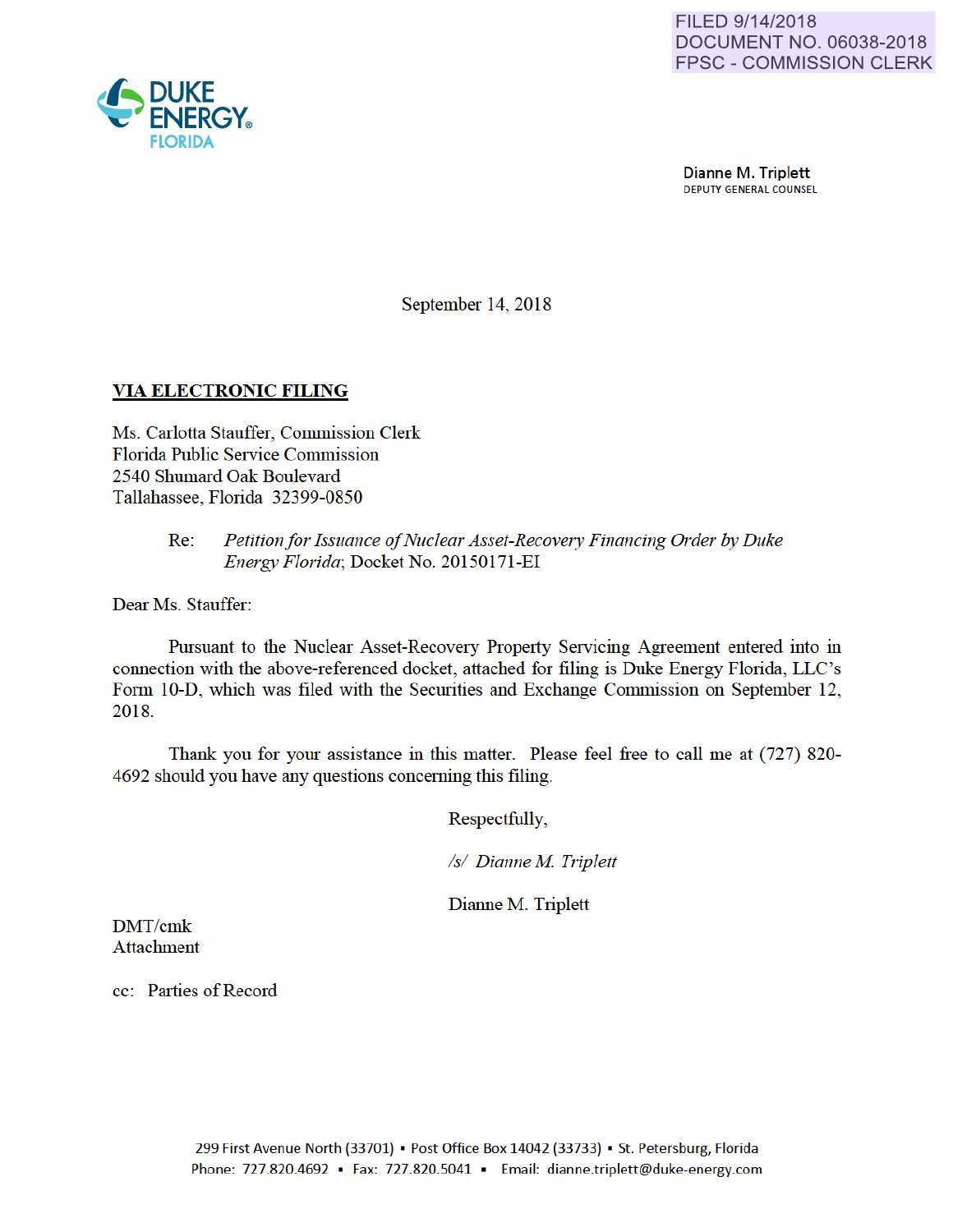### **CERTIFICATE OF SERVICE**

*Docket No. 20150171-EI*

I HEREBY CERTIFY that a true and correct copy of the foregoing has been furnished via electronic mail to the following this  $14<sup>th</sup>$  day of September, 2018.

> */s/ Dianne M. Triplett*  Attorney

| Theresa L. Tan                       | C. Rehwinkel / J. Kelly / P. Christensen |
|--------------------------------------|------------------------------------------|
| Rosanne Gervasi                      | Office of Public Counsel                 |
| Office of the General Counsel        | c/o The Florida Legislature              |
| Florida Public Service Commission    | 111 West Madison Street, Room 812        |
| 2540 Shumard Oak Blvd.               | Tallahassee, FL 32399-1400               |
| Tallahassee, FL 32399-0850           | rehwinkel.charles@leg.state.fl.us        |
| $ltan(\omega)$ psc. state. fl.us     | kelly.jr@leg.state.fl.us                 |
| $r$ gervasi $\omega$ psc.state.fl.us | christensen.patty@leg.state.fl.us        |
|                                      |                                          |
| Florida Industrial Power Users Group | <b>PSC Phosphate – White Springs</b>     |
| c/o Moyle Law Firm, P.A.             | c/o James W. Brew and Owen J. Kopon      |
| Jon C. Moyle, Jr.                    | <b>Stone Law Firm</b>                    |
| Karen A. Putnal                      | 1025 Thomas Jefferson Street, NW         |
| 118 North Gadsden Street             | Eighth Floor, West Tower                 |
| Tallahassee, FL 32301                | Washington, DC 20007-5201                |
| jmoyle@moylelaw.com                  | jbrew@smxblaw.com                        |
| kputnal@moylelaw.com                 | ojk@smxblaw.com                          |
|                                      |                                          |
| Robert Scheffel Wright               |                                          |
| John T. LaVia, III                   |                                          |
| Gardner Law Firm                     |                                          |
| 1300 Thomaswood Drive                |                                          |
| Tallahassee, FL 32308                |                                          |
| schef@gbwlegal.com                   |                                          |
| jlavia@gbwlegal.com                  |                                          |
|                                      |                                          |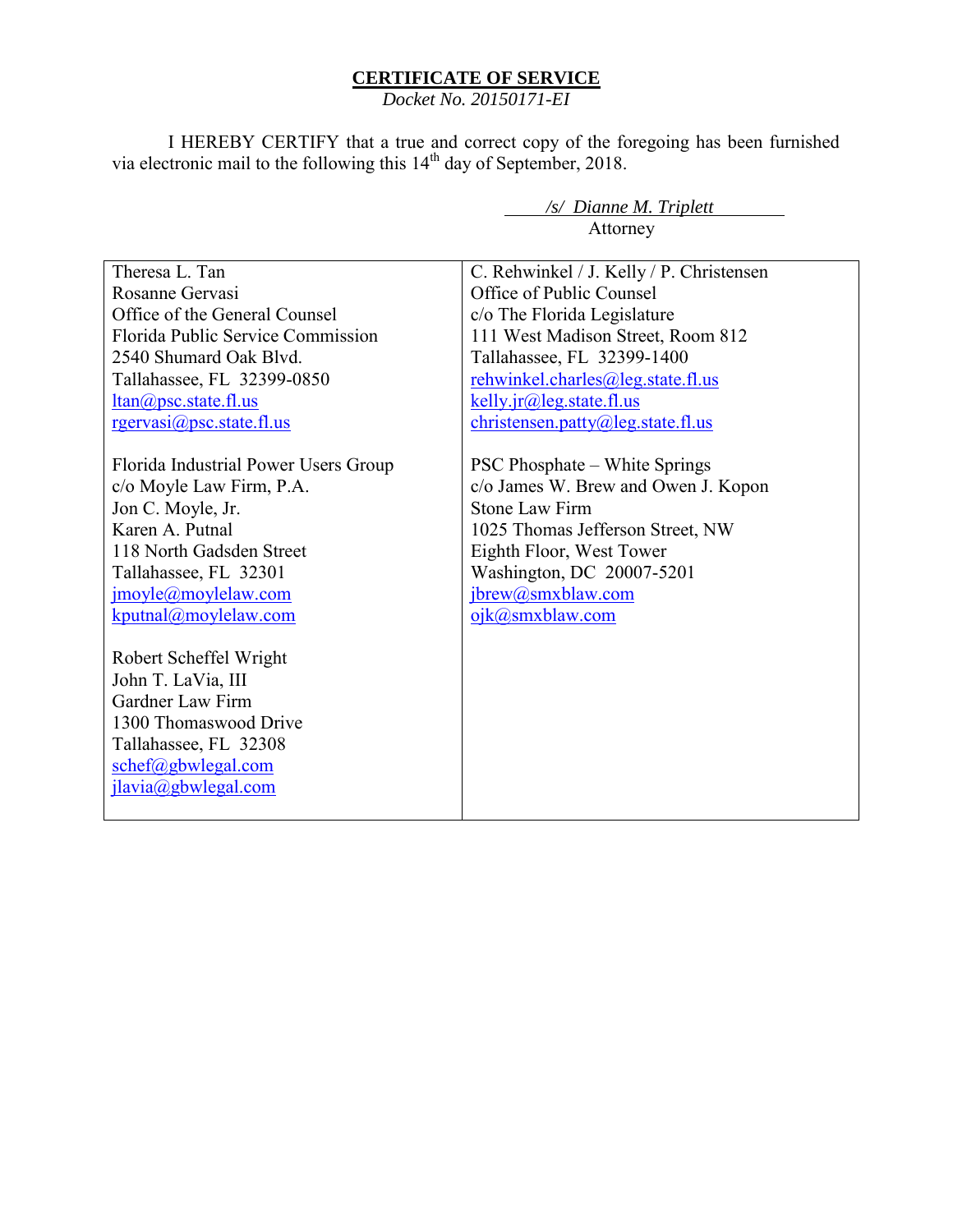### **UNITED STATES SECURITIES AND EXCHANGE COMMISSION Washington, D.C. 20549**

### **FORM 10-D**

#### **ASSET-BACKED ISSUER DISTRIBUTION REPORT PURSUANT TO SECTION 13 OR 15(d) OF THE SECURITIES EXCHANGE ACT OF 1934 For the semi-annual distribution period from March 1, 2018 to August 31, 2018**

| <b>Commission</b><br><b>File Number</b> | <b>Registrant: State of Incorporation: Address: and Telephone Number</b> |                                          |                 | <b>IRS</b> Employer<br><b>Identification</b><br>No. |  |  |
|-----------------------------------------|--------------------------------------------------------------------------|------------------------------------------|-----------------|-----------------------------------------------------|--|--|
| 333-209196-01                           | (Delaware)                                                               | DUKE ENERGY FLORIDA PROJECT FINANCE, LLC |                 |                                                     |  |  |
|                                         |                                                                          |                                          |                 |                                                     |  |  |
|                                         | 299 First Avenue North, St. Petersburg, Florida 33701                    |                                          |                 |                                                     |  |  |
|                                         | 704-382-3853                                                             |                                          |                 |                                                     |  |  |
| 1-03274                                 | DUKE ENERGY FLORIDA, LLC                                                 |                                          |                 | 59-0247770                                          |  |  |
|                                         |                                                                          |                                          |                 |                                                     |  |  |
|                                         | (Florida)                                                                |                                          |                 |                                                     |  |  |
|                                         |                                                                          |                                          |                 |                                                     |  |  |
|                                         | 704-382-3853                                                             |                                          |                 |                                                     |  |  |
|                                         | Registered/reporting pursuant to (check one)                             |                                          |                 |                                                     |  |  |
|                                         |                                                                          |                                          |                 | Name of exchange                                    |  |  |
| Title of class                          | Section $12(b)$                                                          | Section $12(g)$                          | Section $15(d)$ | $($ If Section 12 $(b)$ $)$                         |  |  |
| Series A 2018 Senior Secured Bonds      | ◻                                                                        | п                                        | ☑               |                                                     |  |  |

| Series A 2021 Senior Secured Bonds |  | м |  |
|------------------------------------|--|---|--|
| Series A 2026 Senior Secured Bonds |  | ☑ |  |
| Series A 2032 Senior Secured Bonds |  | ☑ |  |
| Series A 2035 Senior Secured Bonds |  | ⊠ |  |

Indicate by check mark whether the registrant (1) has filed all reports required to be filed by Section 13 or 15(d) of the Securities Exchange Act of 1934 during the preceding 12 months (or for such shorter period that the registrant was required to file such reports), and (2) has been subject to such filing requirements for the past 90 days.

 $Yes \nightharpoonup$  No  $\Box$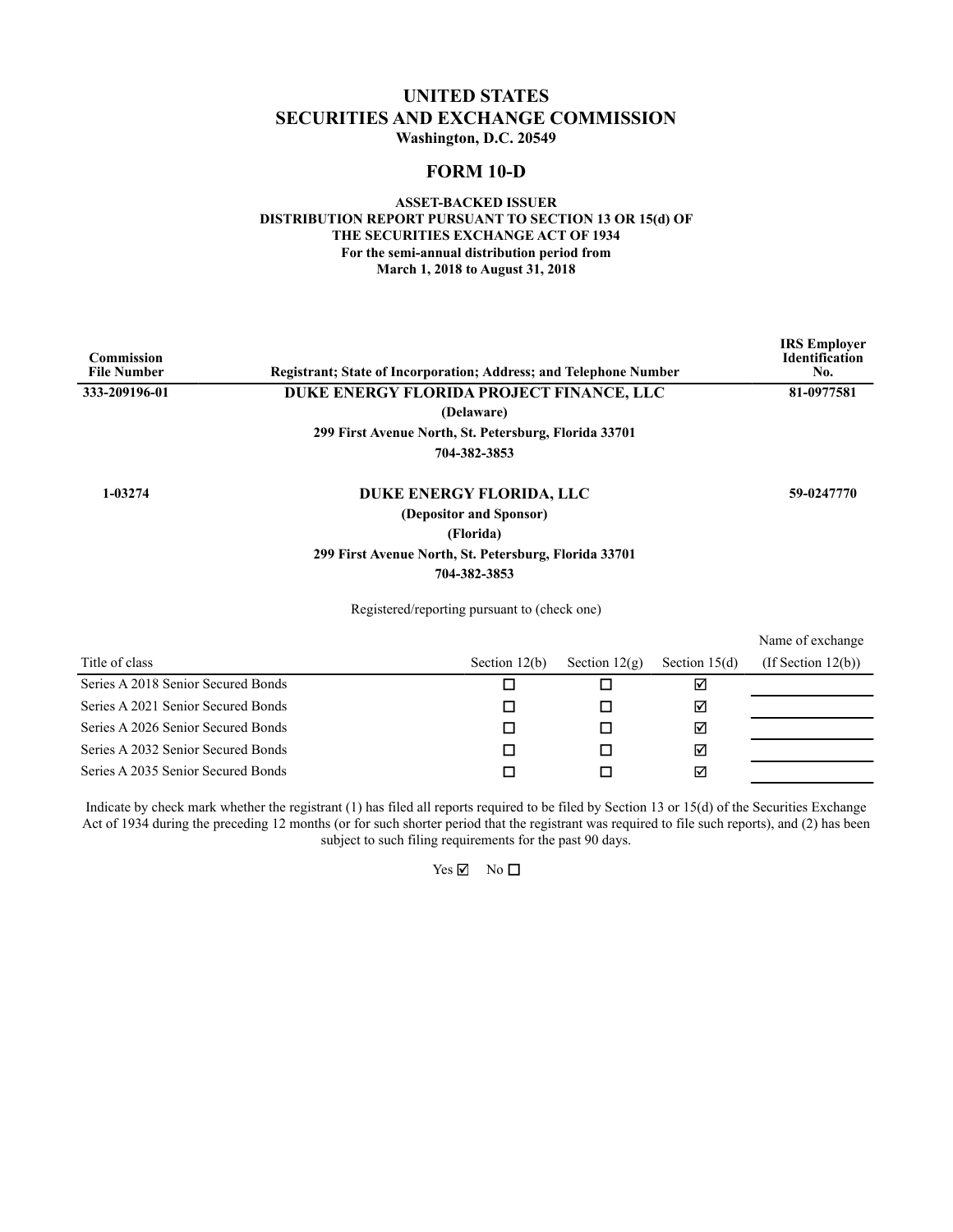# **PART I – DISTRIBUTION INFORMATION**

#### **Item 1. Distribution and Pool Performance Information.**

The response to Item 1 is set forth in part herein and in part in Exhibit 99.1.

The record date for distributions described in Exhibit 99.1 is August 31, 2018.

Introductory and explanatory information regarding the material terms, parties, and distributions described in Exhibit 99.1 is included in the Prospectus dated June 15, 2016, of Duke Energy Florida Project Finance, LLC (Issuing Entity) relating to the Series A Senior Secured Bonds (Bonds) filed with the Securities and Exchange Commission pursuant to Rule 424(b)(1) of the Securities Act of 1933 on June 17, 2016.

As indicated in Exhibit 99.1, all required interest and scheduled principal payments on the Bonds have been made with respect to the September 1, 2018, distribution date.

#### **The following Items have been omitted pursuant to General Instruction C of Form 10-D:**

- Item 1A. Asset-Level Information.
- Item 1B. Asset Representations Reviewer and Investor Communication.

# **PART II – OTHER INFORMATION**

#### **Item 2. Legal Proceedings.**

On February 22, 2016, a lawsuit was filed in the U.S. District Court for the Southern District of Florida on behalf of a putative class of Duke Energy Florida and FP&L's customers in Florida. The suit alleges the state of Florida's nuclear power plant cost recovery statutes (NCRS) are unconstitutional and pre-empted by federal law. Plaintiffs claim they are entitled to repayment of all money paid by customers of Duke Energy Florida and FP&L as a result of the NCRS, as well as an injunction against any future charges under those statutes. The constitutionality of the NCRS has been challenged unsuccessfully in a number of prior cases on alternative grounds. Duke Energy Florida and FP&L filed motions to dismiss the complaint on May 5, 2016. On September 21, 2016, the Court granted the motions to dismiss with prejudice. Plaintiffs filed a motion for reconsideration, which was denied. On January 4, 2017, plaintiffs filed a notice of appeal to the Eleventh Circuit U.S. Court of Appeals (Eleventh Circuit). On July 11, 2018, the Eleventh Circuit affirmed the U.S. District Court's dismissal of the lawsuit. Plaintiffs have until October 9, 2018, to file a petition for certiorari with the U.S. Supreme Court.

#### **Item 3. Sale of Securities and Use of Proceeds.**

None.

#### **The following Items have been omitted pursuant to General Instruction C of Form 10-D:**

- Item 4. Defaults Upon Senior Securities.
- Item 5. Submission of Matters to a Vote of Security Holders.
- Item 6. Significant Obligors of Pool Assets.
- Item 7. Change in Sponsor Interest in the Securities.
- Item 8. Significant Enhancement Provider Information.

#### **Item 9. Other Information.**

None.

#### **Item 10. Exhibits.**

(a) and (b) See Exhibit Index included as the last part of this report, which is incorporated herein by reference.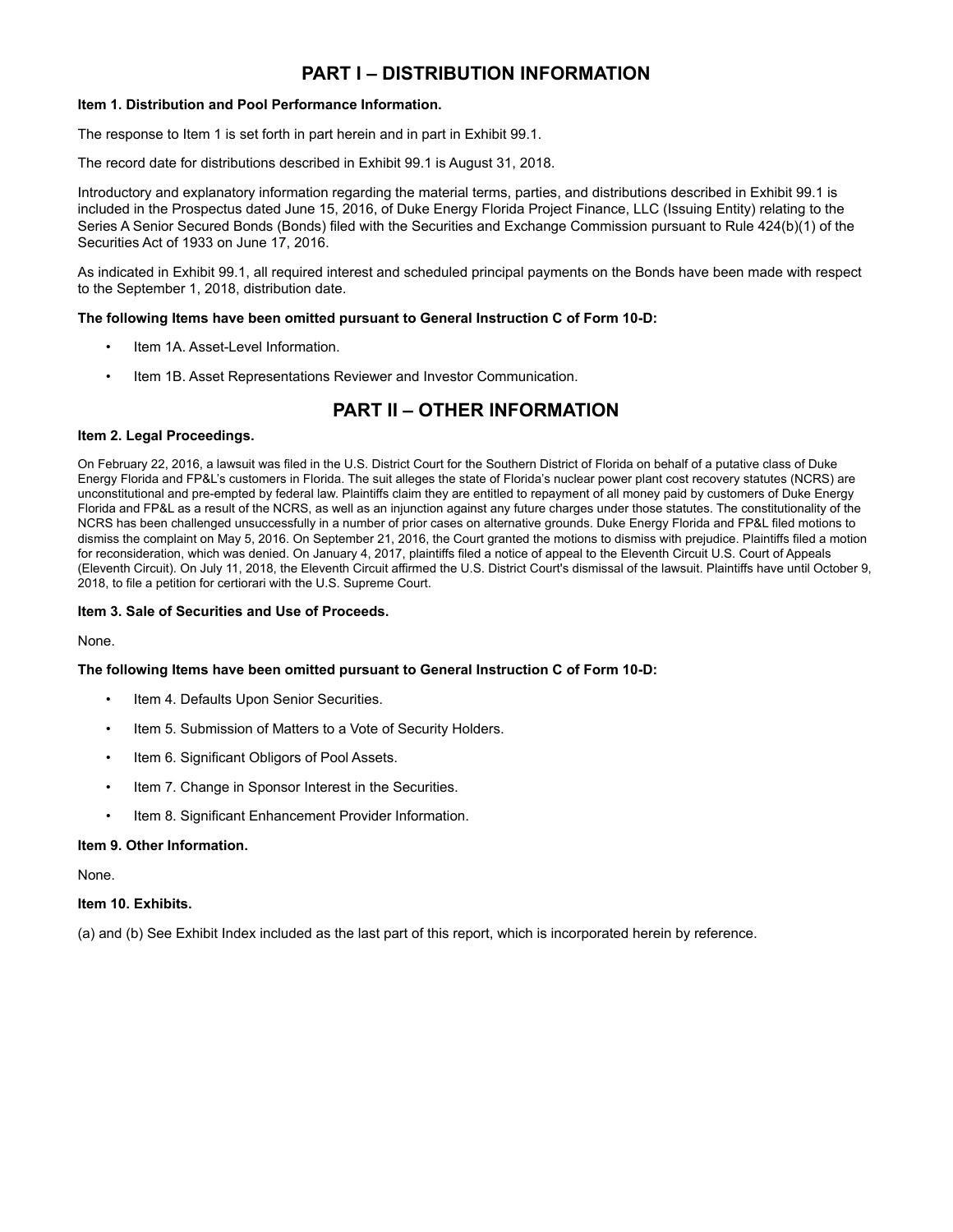### **SIGNATURES**

Pursuant to the requirements of the Securities Exchange Act of 1934, the registrant has duly caused this report to be signed on its behalf by the undersigned thereunto duly authorized.

### Date: September 12, 2018 **DUKE ENERGY FLORIDA PROJECT FINANCE, LLC (Issuing Entity)**

By: Duke Energy Florida, LLC, as Servicer

By:  $\sqrt{s}$  Dwight L. Jacobs

Dwight L. Jacobs Senior Vice President, Chief Accounting Officer and Controller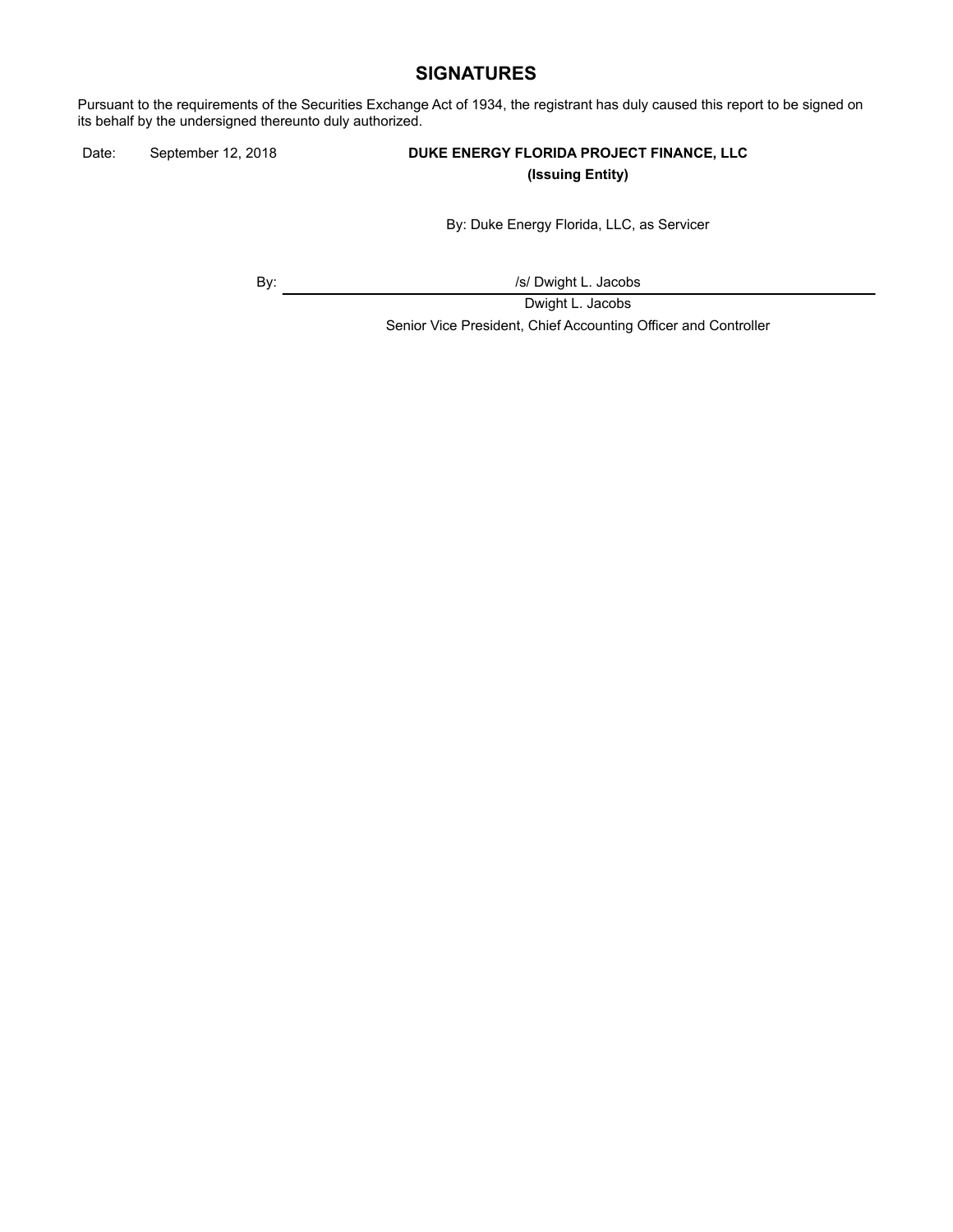# **EXHIBIT INDEX**

<span id="page-5-0"></span>Exhibits filed herewithin are designated by an asterisk (\*). All exhibits not so designated are incorporated by reference to a prior filing, as indicated.

| <b>Exhibit No.</b> | <b>Description</b>                                                                                                                                                                                                                        |
|--------------------|-------------------------------------------------------------------------------------------------------------------------------------------------------------------------------------------------------------------------------------------|
| 3.1                | Certificate of Formation of Duke Energy Florida Project Finance, LLC (filed with the Registration Statement on<br>Form SF-1 of Duke Energy Florida, LLC (File No. 333-209196) on January 29, 2016)                                        |
| 3.2                | Amended and Restated Limited Liability Company Agreement of Duke Energy Project Finance, LLC dated and<br>effective as of June 10, 2016 (Form 8-K filed June 17, 2016)                                                                    |
| 4.1                | Indenture, dated as of June 22, 2016, by and between Duke Energy Florida Project Finance, LLC and The<br>Bank of New York Mellon Trust Company, N.A., as Indenture Trustee and Securities Intermediary (Form 8-K)<br>filed June 17, 2016) |
| 10.1               | Nuclear Asset-Recovery Property Servicing Agreement, dated as of June 22, 2016, by and between Duke<br>Energy Florida Project Finance, LLC and Duke Energy Florida, LLC (Form 8-K filed June 22, 2016)                                    |
| 10.2               | Nuclear Asset-Recovery Property Purchase and Sale Agreement, dated as of June 22, 2016, by and between<br>Duke Energy Florida Project Finance, LLC and Duke Energy Florida, LLC (Form 8-K filed June 22, 2016)                            |
| 10.3               | Administration Agreement, dated as of June 22, 2016, by and between Duke Energy Florida Project Finance,<br>LLC and Duke Energy Florida, LLC (Form 8-K filed June 22, 2016)                                                               |
| $*99.1$            | Semi-annual Servicer's Certificate relating to the Bonds, dated August 24, 2018                                                                                                                                                           |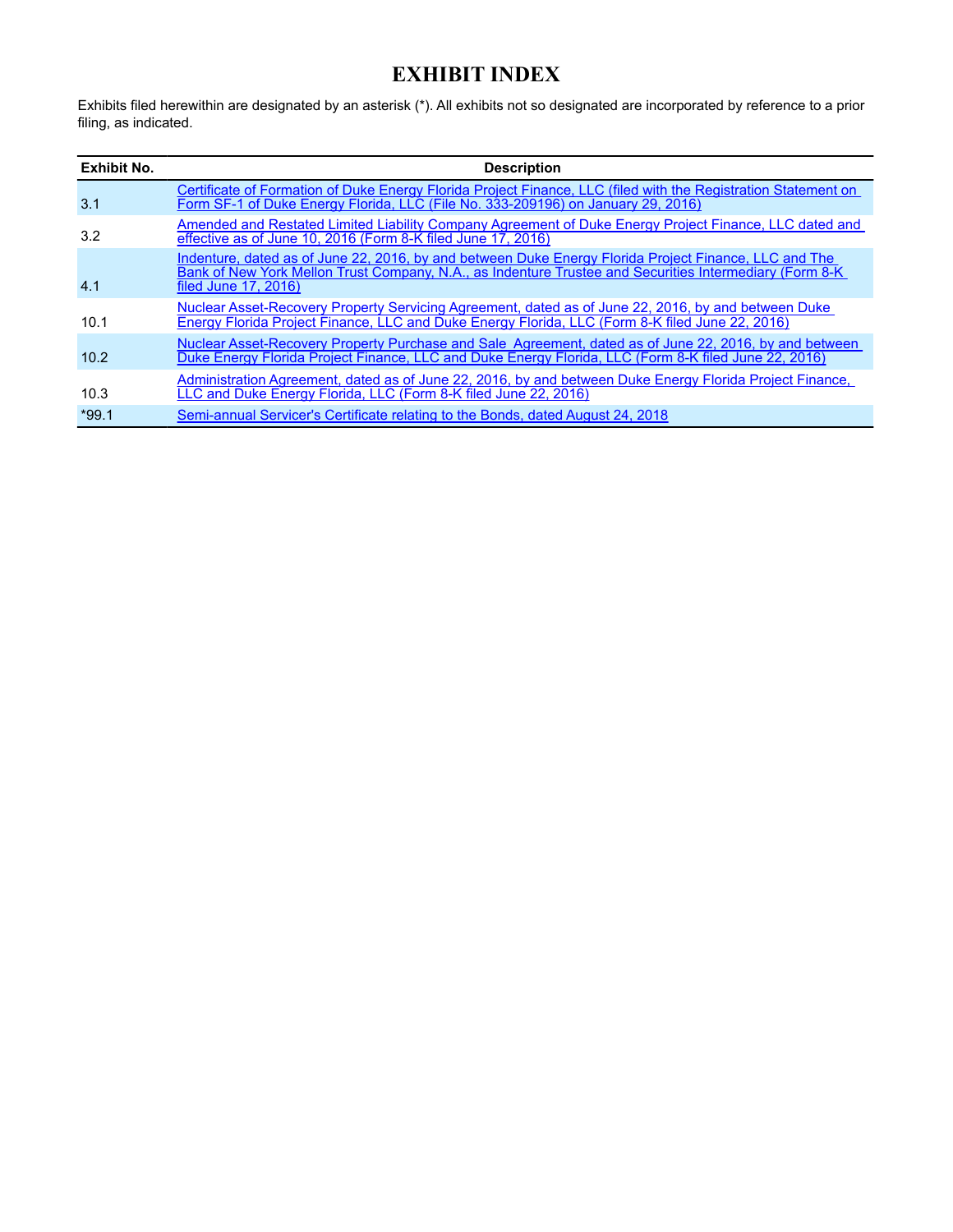## SEMI-ANNUAL SERVICER'S CERTIFICATE

Pursuant to Section 4.01(c)(ii) of the Nuclear Asset-Recovery Property Servicing Agreement, dated as of June 22, 2016 (Servicing Agreement), by and between **DUKE ENERGY FLORIDA, LLC**, as servicer (Servicer), and **Duke Energy Florida Project Finance, LLC**, the Servicer does hereby certify, for the September 1, 2018, Payment Date (Current Payment Date), as follows:

Capitalized terms used but not defined herein have their respective meanings as set forth in the Servicing Agreement. References herein to certain sections and subsections are references to the respective sections of the Servicing Agreement or the Indenture, as the context indicates.

**Collection Periods:** March 1, 2018 to August 31, 2018

Payment Date: September 1, 2018

1. Collections Allocable and Aggregate Amounts Available for the Current Payment Date:

|      | Remittances for the | March 2018       | <b>Collection Period</b> | \$ | 6,043,696.26 |
|------|---------------------|------------------|--------------------------|----|--------------|
| ii.  | Remittances for the | April 2018       | <b>Collection Period</b> |    | 5,234,034.16 |
| iii. | Remittances for the | May 2018         | <b>Collection Period</b> |    | 6,251,003.38 |
| iv   | Remittances for the | June 2018        | <b>Collection Period</b> |    | 6,048,513.57 |
| V.   | Remittances for the | <b>July 2018</b> | <b>Collection Period</b> |    | 7,924,852.73 |
| vi.  | Remittances for the | August 2018      | <b>Collection Period</b> |    | 8,789,824.89 |
| vii. |                     |                  |                          |    |              |

viii.

| XV.   | Collection Account Balance (sum of xii through xiv above) | 47,470,268.28       |
|-------|-----------------------------------------------------------|---------------------|
| xiv.  | Capital Subaccount Balance as of prior Payment Date       | 6,471,450.00        |
| xiii. | Excess Funds Subaccount Balance as of prior Payment Date  | 512.131.20          |
| xii.  | General Subaccount Balance (sum of i through xi above)    | \$<br>40,486,687.08 |
| xi.   | Investment Earnings on General Subaccount                 | 139.197.94          |
| X.    | Investment Earnings on Excess Funds Subaccount            | 6.678.76            |
| ix.   | Investment Earnings on Capital Subaccount                 | 48,885.39           |

2. Outstanding Amounts of as of prior Payment Date:

|      |              |      | vi. Aggregate Outstanding Amount of all Series A Bonds | 1,203,258,362.00 |
|------|--------------|------|--------------------------------------------------------|------------------|
| V.   | Series A     | 2035 | <b>Outstanding Amount</b>                              | 275,290,000.00   |
|      | iv. Series A | 2032 | <b>Outstanding Amount</b>                              | 250,000,000.00   |
| iii. | Series A     | 2026 | <b>Outstanding Amount</b>                              | 436,000,000.00   |
| ii.  | Series A     | 2021 | <b>Outstanding Amount</b>                              | 150,000,000.00   |
|      | Series A     | 2018 | <b>Outstanding Amount</b>                              | 91,968,362.00    |

3. Required Funding/Payments as of Current Payment Date:

|      | <b>Principal</b>          |  |    | <b>Principal Due</b> |  |  |
|------|---------------------------|--|----|----------------------|--|--|
| 1.   | Series A 2018             |  | \$ | 25,149,061.00        |  |  |
| ii.  | Series A 2021             |  |    |                      |  |  |
| iii. | Series A 2026             |  |    |                      |  |  |
| 1V.  | Series A 2032             |  |    |                      |  |  |
| V.   | Series A 2035             |  |    |                      |  |  |
| vi.  | <b>All Series A Bonds</b> |  | S  | 25,149,061.00        |  |  |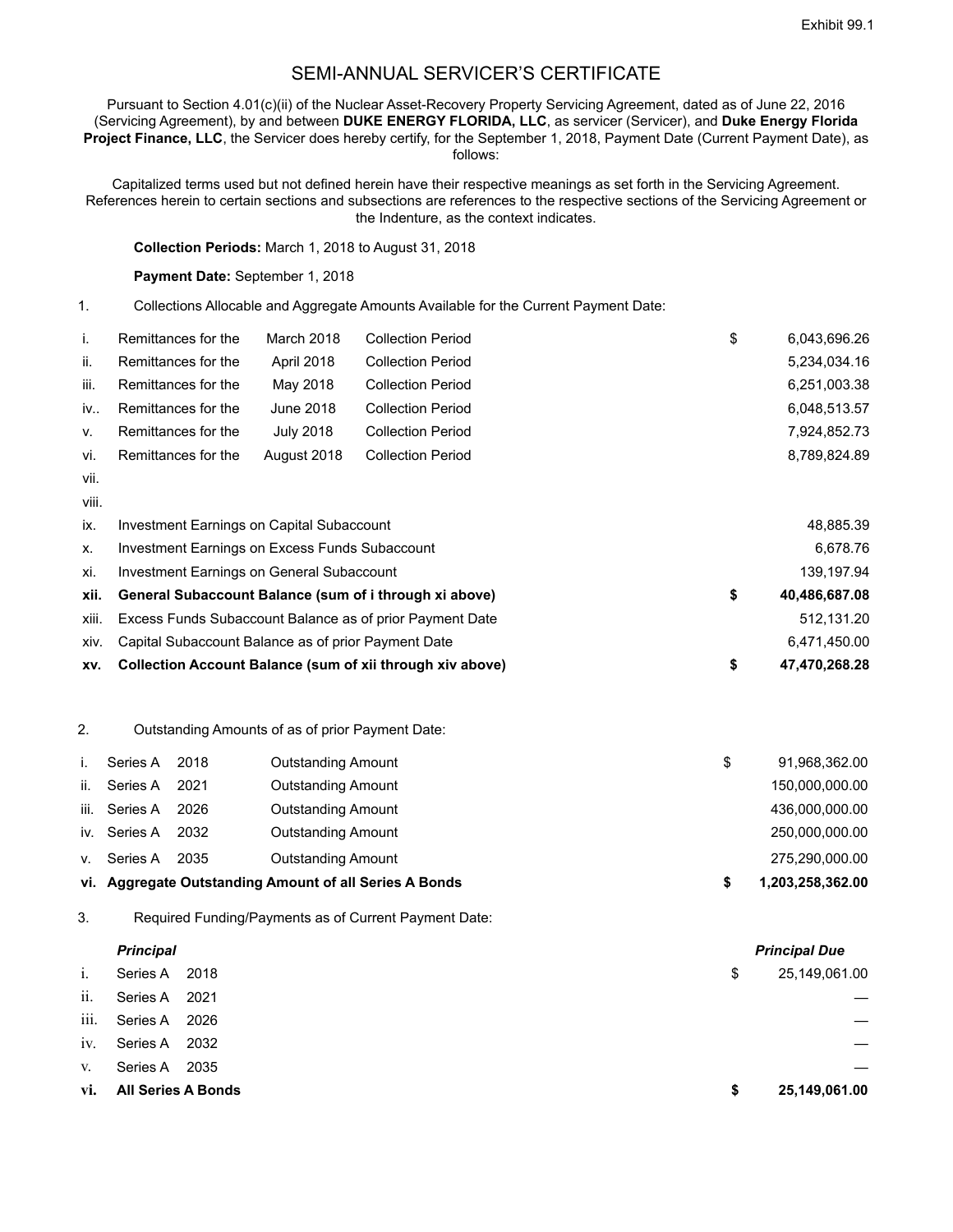*Interest*

|          |                                                                                        | <b>Interest</b> |                         |     |                     |                              |        |    |                         |
|----------|----------------------------------------------------------------------------------------|-----------------|-------------------------|-----|---------------------|------------------------------|--------|----|-------------------------|
|          | <b>WAL</b>                                                                             | Rate            | Days in Interest Period |     |                     | <b>Principal Balance</b>     |        |    | <b>Interest Due</b>     |
| ٧.       | Series A 2018                                                                          | 1.196%          |                         | 180 | \$                  | 91,968,362.00                | \$     |    | 549,971.00              |
| Vİ.      | Series A 2021                                                                          | 1.731%          |                         | 180 |                     | 150,000,000.00               |        |    | 1,298,250.00            |
| VII.     | Series A 2026                                                                          | 2.538%          |                         | 180 |                     | 436,000,000.00               |        |    | 5,532,840.00            |
|          | viii. Series A 2032                                                                    | 2.858%          |                         | 180 |                     | 250,000,000.00               |        |    | 3,572,500.00            |
| IX.      | Series A 2035                                                                          | 3.112%          |                         | 180 |                     | 275,290,000.00               |        |    | 4,283,512.40            |
| х.       | All Series A Bonds                                                                     |                 |                         |     |                     |                              | \$     |    | 15,237,073.40           |
|          |                                                                                        |                 |                         |     |                     | <b>Required Level</b>        |        |    | <b>Funding Required</b> |
| XI.      | Capital Account                                                                        |                 |                         |     | \$                  | 6,471,450.00                 | \$     |    |                         |
| 4.       | Allocation of Remittances as of Current Payment Date Pursuant to 8.02(e) of Indenture: |                 |                         |     |                     |                              |        |    |                         |
| İ.       | Trustee Fees and Expenses; Indemnity Amounts                                           |                 |                         |     |                     |                              |        | \$ | 5,400.00                |
| ii.      | Servicing Fee                                                                          |                 |                         |     |                     |                              |        |    | 323,572.50              |
| iii.     | <b>Administration Fee</b>                                                              |                 |                         |     |                     |                              |        |    | 25,000.00               |
| IV.      | <b>Operating Expenses</b>                                                              |                 |                         |     |                     |                              |        |    | 140,420.64              |
|          |                                                                                        |                 |                         |     |                     | Per \$1,000 of               |        |    |                         |
|          | Series A Bonds                                                                         |                 |                         |     | Aggregate           | Original Principal<br>Amount |        |    |                         |
| ۷.       | Semi-Annual Interest (including any past-due for prior periods)                        |                 |                         |     |                     |                              |        | S  | 15,237,073.40           |
| 1.       | Series A 2018                                                                          |                 | \$                      |     | 549,971.00 \$       |                              | 3.01   |    |                         |
| 2.       | Series A 2021                                                                          |                 |                         |     | 1,298,250.00        |                              | 8.66   |    |                         |
| 3.       | Series A 2026                                                                          |                 |                         |     | 5,532,840.00        |                              | 12.69  |    |                         |
| 4.       | Series A 2032                                                                          |                 |                         |     | 3,572,500.00        |                              | 14.29  |    |                         |
| 5.       | Series A 2035                                                                          |                 |                         |     | 4,283,512.40        |                              | 15.56  |    |                         |
| VI.      | Principal Due and Payable as a Result of an Event of Default or on Final Maturity Date |                 |                         |     |                     |                              |        | \$ |                         |
| 1.       | Series A 2018                                                                          |                 | \$                      |     | — \$                |                              |        |    |                         |
| 2.       | Series A 2021                                                                          |                 |                         |     |                     |                              |        |    |                         |
| 3.       | Series A 2026                                                                          |                 |                         |     |                     |                              |        |    |                         |
| 4.       | Series A 2032                                                                          |                 |                         |     |                     |                              |        |    |                         |
| 5.       | Series A 2035                                                                          |                 |                         |     |                     |                              |        |    |                         |
|          |                                                                                        |                 |                         |     |                     |                              |        |    |                         |
| VII.     | Semi-Annual Principal<br>Series A 2018                                                 |                 |                         |     | $$25,149,061.00$ \$ |                              | 137.43 | S  | 25,149,061.00           |
| 1.<br>2. | Series A 2021                                                                          |                 |                         |     |                     |                              |        |    |                         |
| 3.       | Series A 2026                                                                          |                 |                         |     |                     |                              |        |    |                         |
| 4.       | Series A 2032                                                                          |                 |                         |     |                     |                              |        |    |                         |
| 5.       | Series A 2035                                                                          |                 |                         |     |                     |                              |        |    |                         |
|          |                                                                                        |                 |                         |     |                     |                              |        |    |                         |
| viii.    | Other unpaid Operating Expenses                                                        |                 |                         |     |                     |                              |        | \$ |                         |
| İX.      | Funding of Capital Subaccount (to required level)                                      |                 |                         |     |                     |                              |        |    |                         |
| х.       | Capital Subaccount Return to Duke Energy Florida                                       |                 |                         |     |                     |                              |        |    | 100,696.00              |
| Xİ.      | Withdrawals from Excess Funds Subaccount                                               |                 |                         |     |                     |                              |        |    | (494, 536.46)           |
| XII.     | Released to Issuer upon Retirement of all Series Bonds                                 |                 |                         |     |                     |                              |        |    |                         |
| xiii.    | Aggregate Remittances as of Current Payment Date                                       |                 |                         |     |                     |                              |        |    | 40,486,687.08           |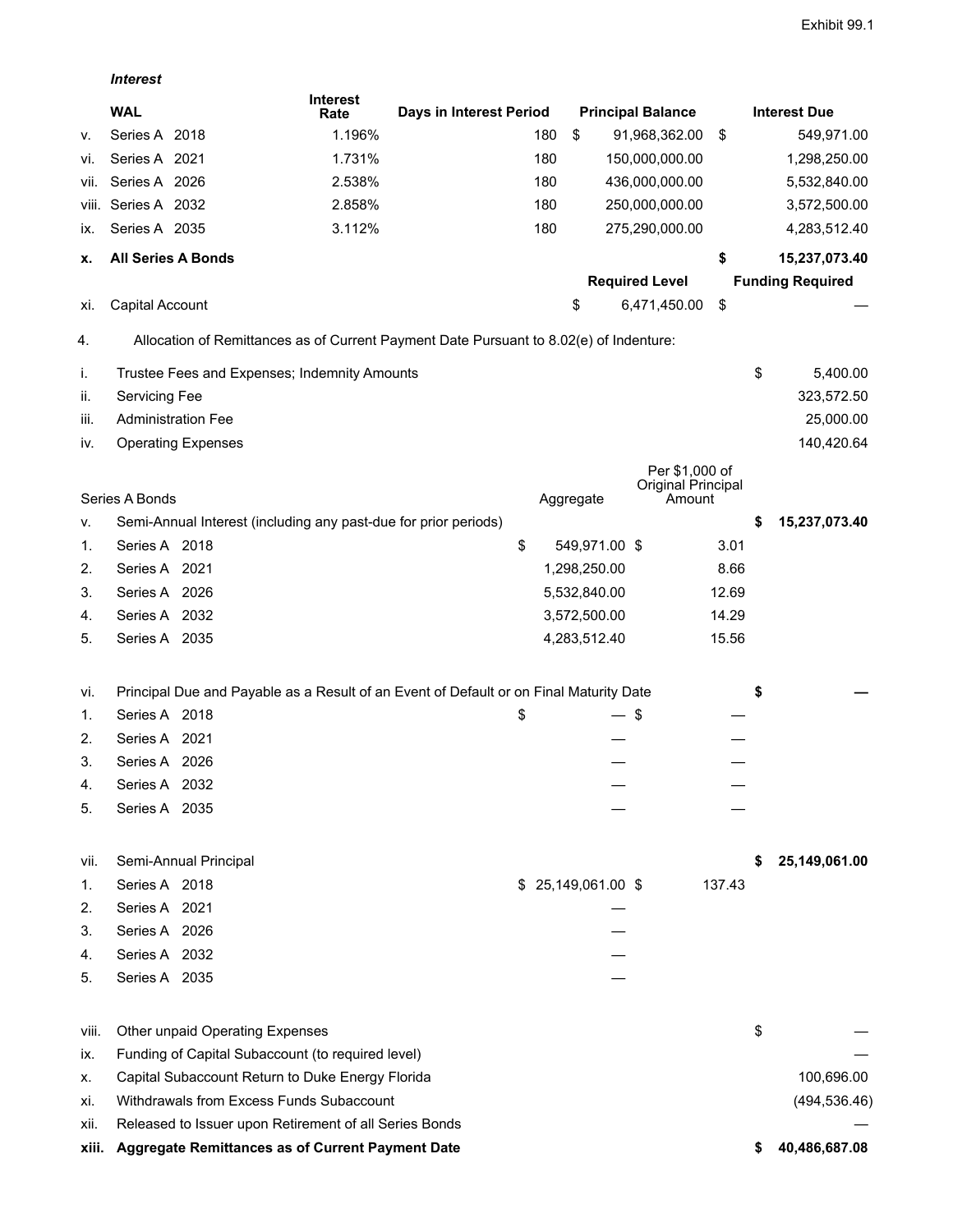5. Outstanding Amount and Collection Account Balance as of Current Payment Date (after giving effect to payments to be made on such Payment Date):

| i.    | Series A 2018                                      | \$<br>66,819,301.00    |
|-------|----------------------------------------------------|------------------------|
| ii.   | Series A 2021                                      | 150,000,000.00         |
| iii.  | Series A 2026                                      | 436,000,000.00         |
| iv.   | Series A 2032                                      | 250,000,000.00         |
| V.    | Series A 2035                                      | 275,290,000.00         |
| vi.   | Aggregate Outstanding Amount of all Series A Bonds | \$<br>1,178,109,301.00 |
| vii.  | Excess Funds Subaccount Balance                    | 17.594.74              |
| viii. | Capital Subaccount Balances                        | 6,471,450.00           |
| ix.   | <b>Aggregate Collection Account Balance</b>        | \$<br>6,489,044.74     |

6. Subaccount Withdrawals as of Current Payment Date (if applicable, pursuant to Section 8.02(e) of Indenture):

| I.   | <b>Excess Funds Subaccount</b>                                            | \$<br>494,536.46 |
|------|---------------------------------------------------------------------------|------------------|
| ii.  | Capital Subaccount                                                        |                  |
| iii. | <b>Total Withdrawals</b>                                                  | \$<br>494,536.46 |
| 7.   | Shortfalls in Interest and Principal Payments as of Current Payment Date: |                  |
| Τ.   | Semi-annual Interest                                                      |                  |
|      | Series A 2018                                                             | \$               |
|      | Series A 2021                                                             |                  |
|      | Series A 2026                                                             |                  |
|      | Series A 2032                                                             |                  |
|      | Series A 2035                                                             |                  |

**Total \$**  ii. Semi-annual Principal Series A  $2018$   $\qquad \qquad$ Series A  $2021$  and  $\overline{a}$  and  $\overline{a}$  and  $\overline{a}$  and  $\overline{a}$  and  $\overline{a}$  and  $\overline{a}$  and  $\overline{a}$  and  $\overline{a}$  and  $\overline{a}$  and  $\overline{a}$  and  $\overline{a}$  and  $\overline{a}$  and  $\overline{a}$  and  $\overline{a}$  and  $\overline{a}$  and  $\overline{a$ 

Series A 2026 — Series A 2032 — Series A 2035 **Total \$ —** 8. Shortfalls in Payment of Return on Invested Capital as of Current Payment Date: i. Return on Invested Capital **\$** 4.4  $\frac{1}{\sqrt{2}}$  +  $\frac{1}{\sqrt{2}}$  +  $\frac{1}{\sqrt{2}}$  +  $\frac{1}{\sqrt{2}}$  +  $\frac{1}{\sqrt{2}}$  +  $\frac{1}{\sqrt{2}}$  +  $\frac{1}{\sqrt{2}}$  +  $\frac{1}{\sqrt{2}}$  +  $\frac{1}{\sqrt{2}}$  +  $\frac{1}{\sqrt{2}}$  +  $\frac{1}{\sqrt{2}}$  +  $\frac{1}{\sqrt{2}}$  +  $\frac{$ 

9. Shortfalls in Required Subaccount Levels as of Current Payment Date:

i. Capital Subaccount